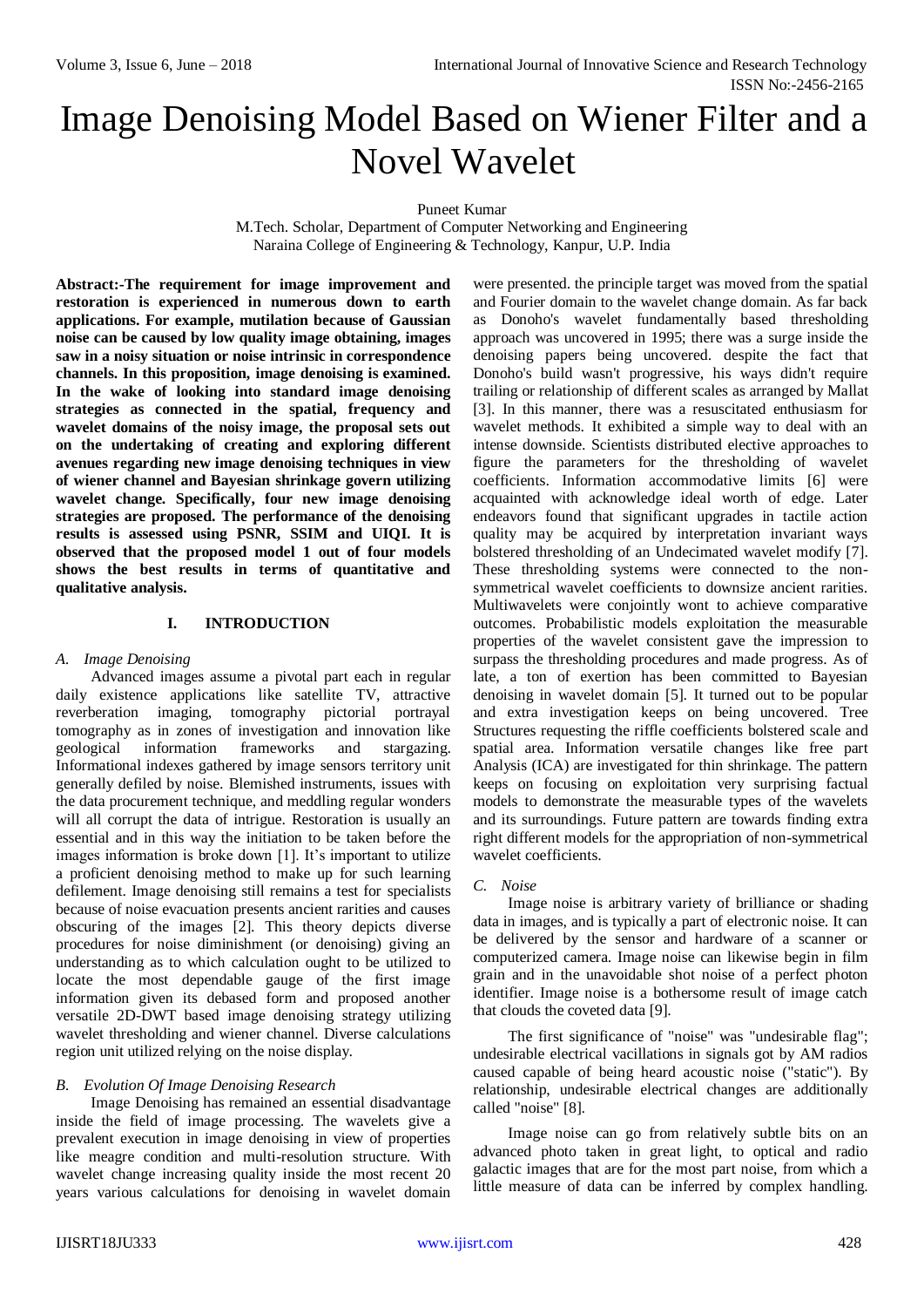Such a noise level would be inadmissible in a photo since it would be outlandish even to decide the subject [10].



Fig 1:- (a) Original image (b) Noisy image

## *Types of noise*

- *Gaussian noise* **-** Essential wellsprings of Gaussian noise in advanced pictures emerge amid procurement. The sensor has intrinsic noise because of the level of light and its own particular temperature, and the electronic circuits associated with the sensor infuse their own offer of electronic circuit noise [11-12].
- *Salt-and-pepper noise* **-** Picture with salt and pepper noise Fat-tail dispersed or "rash" noise is at times called saltand-pepper noise or spike noise.[7] A picture containing salt-and-pepper noise will have dull pixels in splendid districts and brilliant pixels in dim regions.[8] This kind of noise can be caused by simple to-computerized converter blunders, bit mistakes in transmission, etc.[9][10] It can be for the most part disposed of by utilizing dim edge subtraction, middle sifting and introducing around dim/splendid pixels.
- *Film grain* **-** The main thing of photographic film is like a subordinate noise, with comparative measurable dissemination to shot noise [15]. If film grains are consistently conveyed (meet number per region), and each grain has an equivalent and free likelihood of creating to a dim silver grain in the wake of retaining photons, at that point the quantity of such dull grains in a zone will be arbitrary with a binomial dispersion. In zones where the likelihood is low, this dispersion will be near the exemplary Poisson dissemination of shot noise. A basic Gaussian dispersion is frequently utilized as a satisfactorily precise model [10].
- *Anisotropic noise* **-** Some noise sources appear with a noteworthy introduction in pictures. For instance, picture sensors are in some cases subject to push noise or section noise. [15]
- *Periodic noise* **-** A typical wellspring of intermittent noise in a picture is from electrical or electromechanical obstruction amid the picture catching process.[7] A picture influenced by occasional noise will resemble a rehashing design has been included best of the first picture. In the recurrence area this sort of noise can be viewed as discrete

spikes. Critical lessening of this noise can be accomplished by applying indent channels in the recurrence area.

- *Sources of noise*
- *In computerized cameras* **-** Picture on the left has presentation time of >10 seconds in low light. The picture on the benefit has adequate lighting and 0.1 second presentation. In low light, change introduction requires the usage of direct screen speed (i.e. long presentation time), higher get (ISO affectability), or both. On most cameras, slower shade speeds provoke extended salt-and-pepper clamor due to photodiode spillage streams. At the cost of an increasing of read clamor distinction (41% extension in read commotion standard deviation), this salt-and-pepper commotion can be generally shed by dull packaging subtraction. Banding clamor, similar to shadow commotion, can be displayed through illuminating shadows or through shading balance preparing. [6]
- *Impacts of sensor estimate* **-** The traverse of the picture sensor, or great light assembling locale per pixel sensor, is the greatest determinant of flag levels that choose motion to-commotion proportion and along these lines evident clamor levels, expecting the hole district is relating to sensor region, or that the f-number or focal plane illuminance is held predictable. That is, for a steady fnumber, the affectability of a picture scales for the most part with the sensor region, so greater sensors ordinarily make cut down commotion pictures than tinier sensors. By virtue of pictures adequately awesome to be in the shot commotion confined organization, when the picture is scaled to a comparative size on screen, or printed at a comparable size, the pixel check has little impact to perceptible clamor levels – the clamor depends mainly on sensor area, not how this domain is detached into pixels. For pictures at cut down flag levels (higher ISO settings), where examined (clamor floor) is enormous, more pixels inside a given sensor locale will make the picture noisier if the per pixel read commotion is the same [12-15].
- *Sensor fill factor* **-** The picture sensor has singular photograph destinations to accumulate light from a given region. Not all zones of the sensor are used to assemble light, due to other equipment. A higher fill factor of a sensor makes more light be assembled, thinking about better ISO execution in perspective of sensor measure [12].
- *Sensor heat -* Temperature can likewise affect the measure of commotion delivered by a picture sensor because of spillage. In view of this, it is realized that DSLRs will deliver more commotion amid summer than winter.

### *D. Background Of Proposed Model DWT*

Wavelets may be used in image compression and suppression of noise. The DWT transforms the image from the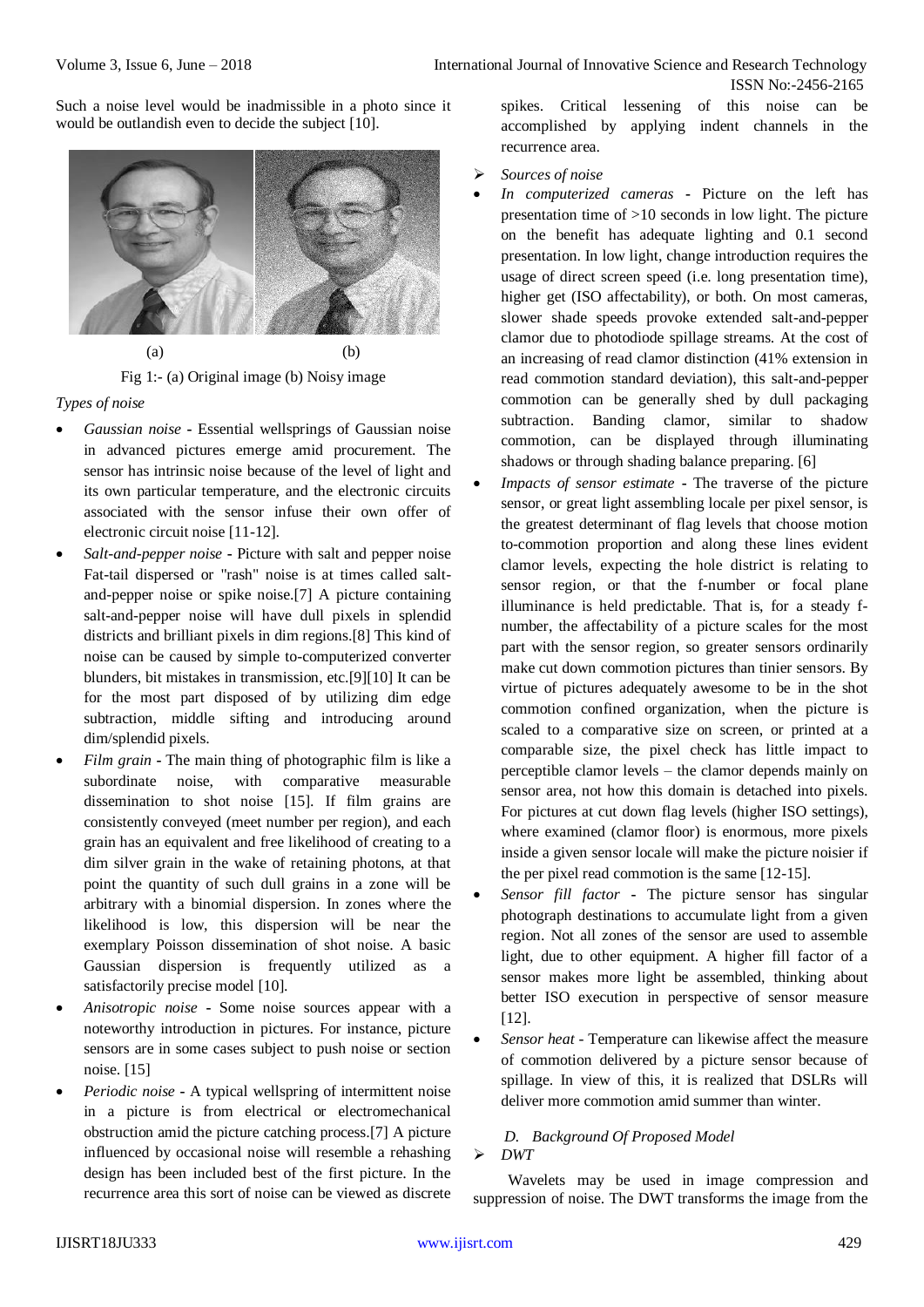spatial to the frequency domain [10], [11]. In the proposed methods, the 2D-DWT is applied to analyze the low and highfrequency component in the image. 2D-DWT is used to resolution of approximation expressions. The wavelet function is analyzed in Figure 2 [9-12].



Fig 2:- Comparison of sine wave and daubechies 5 wavelet

In 1976 scientists Croiser, Esteban, and Galand established a technique to decompose the discrete-time signals that sited the foundation for DWT. Few other researchers named Crochiere, Weber, and Flanagan did the similar work of coding the speech signals in the same year. The title of their study is sub-band coding. In 1983, a technique associated to subband coding was explained by Burt and called that technique as pyramidal coding that is also acknowledged as multi-resolution analysis [6-8].



Fig 3:- Wavelet decomposition by filter banks [6]

A low pass and high pass filter are selected in such a way the that they exactlyhalvethe frequency range among themselves. This filter pair is known as analysis filter pair. The low pass filter is implemented at each row to obtain the lowfrequency components. The low pass filter is a half-band filter and output data comprise of frequencies in the first half of the original frequency range. Now for the same row of data, high pass filter is implemented, and the high-frequency components can be parted similarly and located on the side of low pass components. The method is implemented on all the rows. The DWT decomposition employed using filter bank is shown in Figure 3.

Next stage is to implement filtering at every column of the intermediary data. On applying 2D-DWT on the imageat level one, it transforms the image into four subband i.e. LL (Approximate Image), HL (Horizontal Noisy Coefficients), LH (Vertical Noisy Coefficients), and HH (Diagonal Noisy Coefficients). In order to obtain the two-level decomposition, once again 2D-DWT is applied on the LL subband and it is further decomposed in the same way, thus generating additional sub-bands. This wavelet decomposition can be performed up to any level. Thus resultant is pyramidal decomposition as shown below in Figure 4 for single level decomposition and Figure 5 for two-level decomposition. In Figure 4, the decomposed subbands are represented by  $X_n$ , where X denotes specific decomposed subband and n denotes the level of decomposition, for example  $LL_2$  is aproximate component of the image at decomposition level 2.



Fig 4:- Single level decomposition



Fig 5:- Two level decomposition

Same as the forward transformation to separate the image data into different classes, a reverse transformation is used to reunite the dissimilar classes of data into a restored image. A pair of high and low pass filter is in use here too. Such filter pair is identified as Synthesis Filter pair. This filtering process is just reverse as it is initiated from the highest level, implement the filter initially column wise and later row-wise, and this continues until this process reaches the first level. The DWT reconstruction employed using filter bank is shown in Figure 6.



The only drawback of 2D-DWT is that on applying DWT on the image, at every level it reduces the size of the image to half of the previous level size as shown in Figure 7. This causes loss of information [5].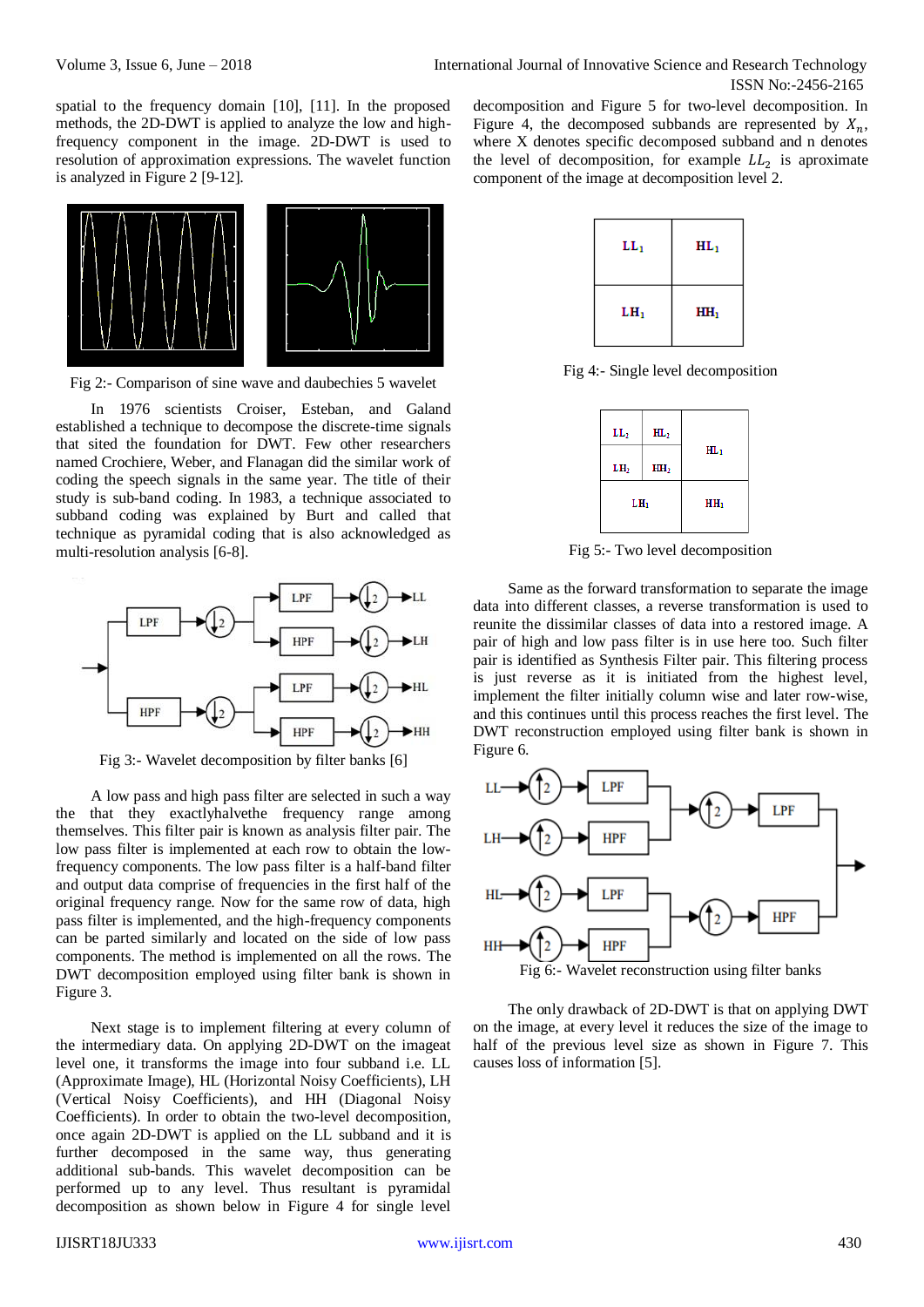

Fig 7:- Frequency band decomposition using DWT

#### *Wavelet thresholding using modified Bayesian shrinkage rule*

The threshold  $\lambda$  is evaluated using below equation,

$$
\lambda = \left(\frac{{\sigma_n}^2}{{\sigma_Y}}\right)
$$

$$
(1.1)
$$

(1.4)

The noise variance is estimated using robust median estimation method (Abramovitch et al. 1998) as follows:

$$
\sigma_n^2 = \left[\frac{median(|X(x, y)|)}{0.6754}\right]^2\tag{1.2}
$$

Where,  $X(x, y) \in LH_L$ ,  $X(x, y) \in HL_L$  and  $X(x, y) \in HH_L$ , and L is decomposition level. The standard method works only on the  $HH_L$ , but in the proposed work, it is applied to all the detail components  $(LH_L, HL_L, HH_L)$ . The standard deviation of noise less image  $(\sigma_Y)$  is calculated using:

$$
\sigma_Y^2 = \max(\sigma_X^2 - \sigma_n^2, 0) \tag{1.3}
$$

Where,  $\sigma_X^2 = \frac{1}{c}$  $\frac{1}{c} \sum_{i=1}^{c} X_i^2$ , and c is the patch size of the input image.

Thresholding can be done either by hard and soft thresholding. The proposed method uses soft thresholding. It is equated as:

$$
\hat{Y} := \begin{cases}\n0 & if |X| \leq \lambda \\
sign(X)(|X| - \lambda) & if |X| > \lambda\n\end{cases}
$$

#### *Wiener filter*

The Wiener filter is used for reducing the additive noise in the image. It is based on Fourier iteration. It takes less computational time for filtering the image. It is mainly used for de-blurring [8]. The Wiener filter is used in both spatial and frequency domain filtering. It is more effective in the frequency domain. The disadvantage of Wiener filter is that it cannot reconstruct the image to its original form. It only reduces noise up to a limited extent. It can be used to filter the frequency components but can only suppress noise and is unable to reconstruct the frequency components which are degraded by the noise [4]. The Wiener filtering reduces the overall MSE in the procedure of inverse filtering and noise smoothing. The Wiener filtering is a linear approximation of the original image. The approach is based on a stochastic framework [5].

Volume 3, Issue 6, June – 2018 **International Journal of Innovative Science and Research Technology** ISSN No:-2456-2165

$$
W(f_1, f_2) = \frac{H^*(f_1, f_2)S_{xx}(f_1, f_2)}{|H(f_1, f_2)|^2 S_{xx}(f_1, f_2) + S_{\eta\eta}(f_1, f_2)}
$$
(1.5)

#### *E. Performance Assessment*

PSNR [2] is the most used performance evaluation metric in denoising. Higher the value of PSNR, PSNR should be as high. A high value indicates better results. PSNR is computed by:

$$
10\log_{10}\left(\frac{255 \times 255}{MSE}\right)
$$
\n(1.6)

\nused measures the similarity between the

SSIM [2] is used measure the similarity between the despeckled image and the reference image. It depends upon three parameters, luminance, contrast and structural. The overall index is a multiplicative combination of the three terms.

$$
SSIM(x, y) = \frac{\left(2\mu_x\mu_y + C_1\right)\left(2\sigma_{xy} + C_2\right)}{\left(\mu_x^2 + \mu_y^2 + C_1\right)\left(\sigma_x^2 + \sigma_y^2 + C_2\right)}
$$
\n(1.7)

The range of SSIM varies from -1 to 1 according to the literature [9].

UIQI [3] is written as a product of three components: the first component is used to measures the degree of linear correlation, second component measures closeness of mean luminance and the third component measures how similar the contrasts of the images are. The range of the three components is in [0, 1]. Therefore, the final range of the UIQI is in between [0, 1].

$$
Q = \frac{\sigma_{xy}}{\sigma_x \sigma_y} \cdot \frac{2\bar{x}\bar{y}}{(\bar{x})^2 + (\bar{y})^2} \cdot \frac{2\sigma_x \sigma_y}{\sigma_x^2 + \sigma_y^2}
$$
(1.8)

### *F. Problem Statement And Objectives*

There are various sources of the noises that corrupt the quality of the digital image due to which the feature extraction and image analysis becomes the difficult task to perform. The brings the concept of denoising the images first and then perform feature extraction and image analysis. The image denoising is the pre-processing task to remove the noise. The kind of noise that corrupts the digital images are Gaussian noise. This thesis proposes a denoising model for removal of Gaussian noise from the image.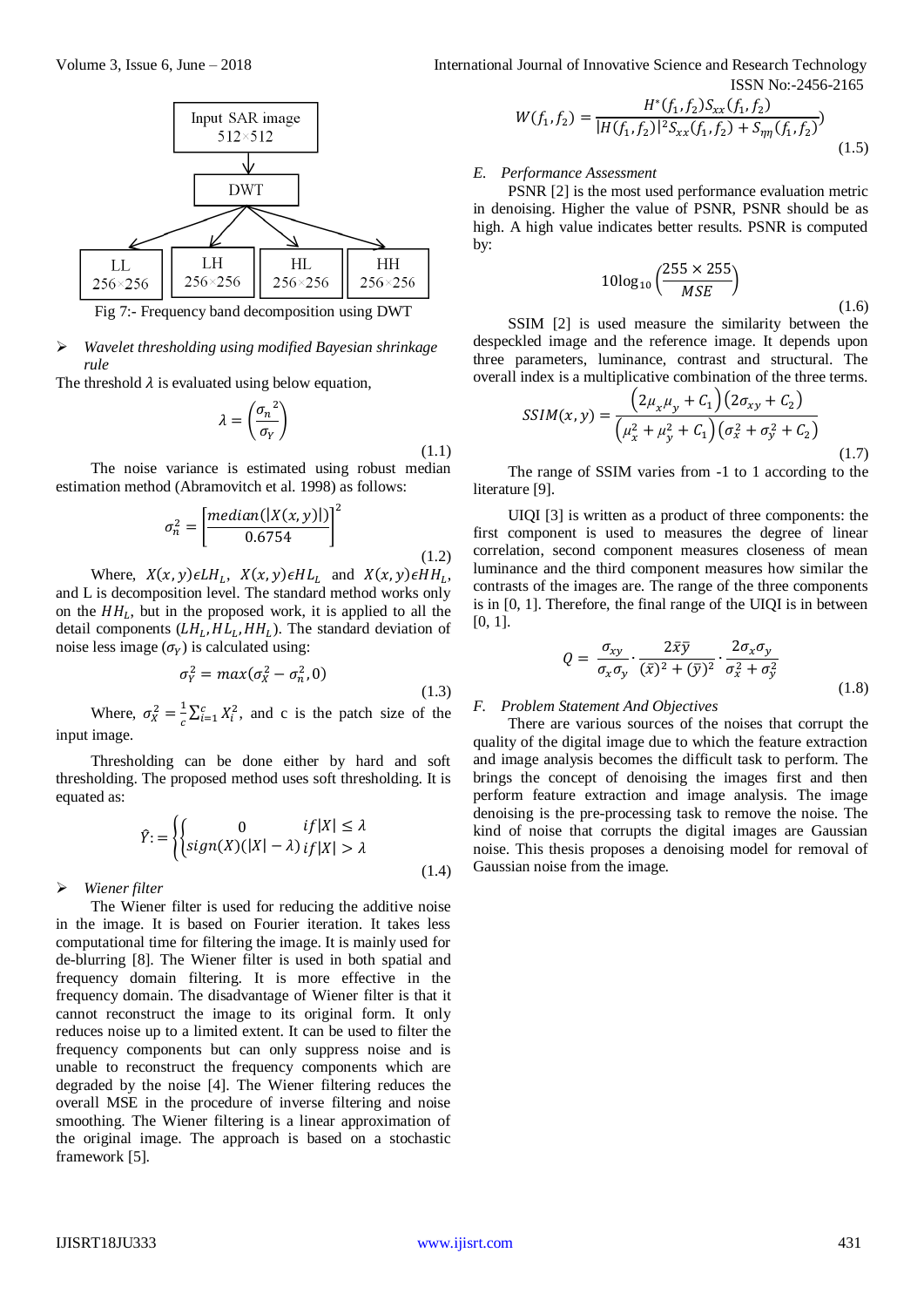

### **II. LITERATURE SURVEY**

Fig 8:- Classification of image denoising techniques

#### *A. Spatial Filtering*

A regular strategy to oust commotion from picture data is to use spatial channels. Spatial channels can be furthermore requested into non-straight and direct channels.

*Non-Linear Filters* 

With non-straight channels, the commotion is cleared without any undertakings to explicitly recognize it. Spatial channels use a low pass sifting on social affairs of pixels with the doubt that the commotion has the higher area of repeat go. Generally spatial channels empty clamor to a sensible degree yet at the cost of darkening pictures which consequently makes the edges in pictures imperceptible. Recently, a grouping of nonlinear center create channels, for instance, weighted center [8], rank adjusted rank decision [9], and free center [10] have been delivered to beat this weakness.

### *Linear Filters*

A mean channel is the perfect direct channel for Gaussian clamor in the sentiment of mean square screw up. Direct channels excessively tend, making it impossible to darken sharp edges, obliterate lines and other fine picture unobtrusive components, and perform ineffectually inside seeing sign subordinate commotion. Wiener procedure executes spatial smoothing and its model eccentrics control contrast with picking the window measure. To beat the deficiency of the Wiener sifting, Donoho and Johnstone proposed the waveletbased restoration plan in [12, 13].

#### *B. Transform Domain Filtering*

The change region separating techniques can be subdivided by the choice of the introduce limits. The introduce limits can be furthermore appointed data adaptable and non-

Volume 3, Issue 6, June – 2018 **International Journal of Innovative Science and Research Technology** ISSN No:-2456-2165

> flexible. Non-adaptable changes are discussed first since they are more acclaimed.

#### *Spatial-Frequency Filtering*

Spatial-recurrence separating insinuates usage of low pass channels using FFT. In recurrence smoothing techniques [11] the removal of the commotion is refined by illustrating a recurrence space channel. These methodologies are dreary and depend upon the cut-off recurrence and the channel work direct. Furthermore, they may convey fake frequencies in the arranged image.

#### *Wavelet space*

Separating activities in the wavelet space can be subdivided into straight and nonlinear strategies.

#### *Straight Filters*

These filters yield perfect results when the flag corruption can be shown as a Gaussian method and the precision demonstrate is the mean square goof (MSE) [14, 15]. Regardless, sketching out a channel in light of this assumption as frequently as conceivable results in a sifted picture that is more apparently disillusioning than the principal uproarious flag, in spite of the way that the separating activity adequately diminishes the MSE. In [6] a wavelet-territory spatially flexible FIR Wiener sifting for picture denoising is proposed where wiener separating is performed simply inside each scale and intrascale sifting isn't allowed.

#### *Non-Linear Threshold Filtering*

The most important region in restoration using WT is non-straight coefficient thresholding based systems. The framework abuses sparsity property of the wavelet change and the way that the Wavelet Transform maps dull sound the flag zone to foundation clamor the change space. Thusly, while flag essentialness ends up being more pressed into less coefficients in the change space, commotion imperativeness does not. It is these imperatives decide that engages the division of flag from clamor. The strategy in which little coefficients are emptied while others are left immaculate is called Hard Thresholding [5]. Regardless, the system produces deceiving blips, generally called old rarities, in the pictures due to unsuccessful undertakings of removing bearably far reaching commotion coefficients. To crush the negative signs of hard thresholding, wavelet change using delicate thresholding was in like manner displayed in [5]. In this arrangement, coefficients over the edge are shrunk by the preeminent estimation of the edge itself. Like delicate thresholding, distinctive systems of applying limits are semi-delicate thresholding and Garrote thresholding [6]. By far most of the wavelet shrinkage composing relies upon procedures for picking the perfect edge which can be flexible or non-adaptable to the picture.

## *Non-Adaptive limits*

VISUShrink [12] is non-versatile all inclusive limit, which depends just on number of information focuses. It has asymptotic proportionality recommending best execution regarding MSE when the quantity of pixels achieves vastness. VISUShrink is known to yield excessively smoothed pictures since its edge decision can be outlandishly substantial because of its reliance on the quantity of pixels in the picture.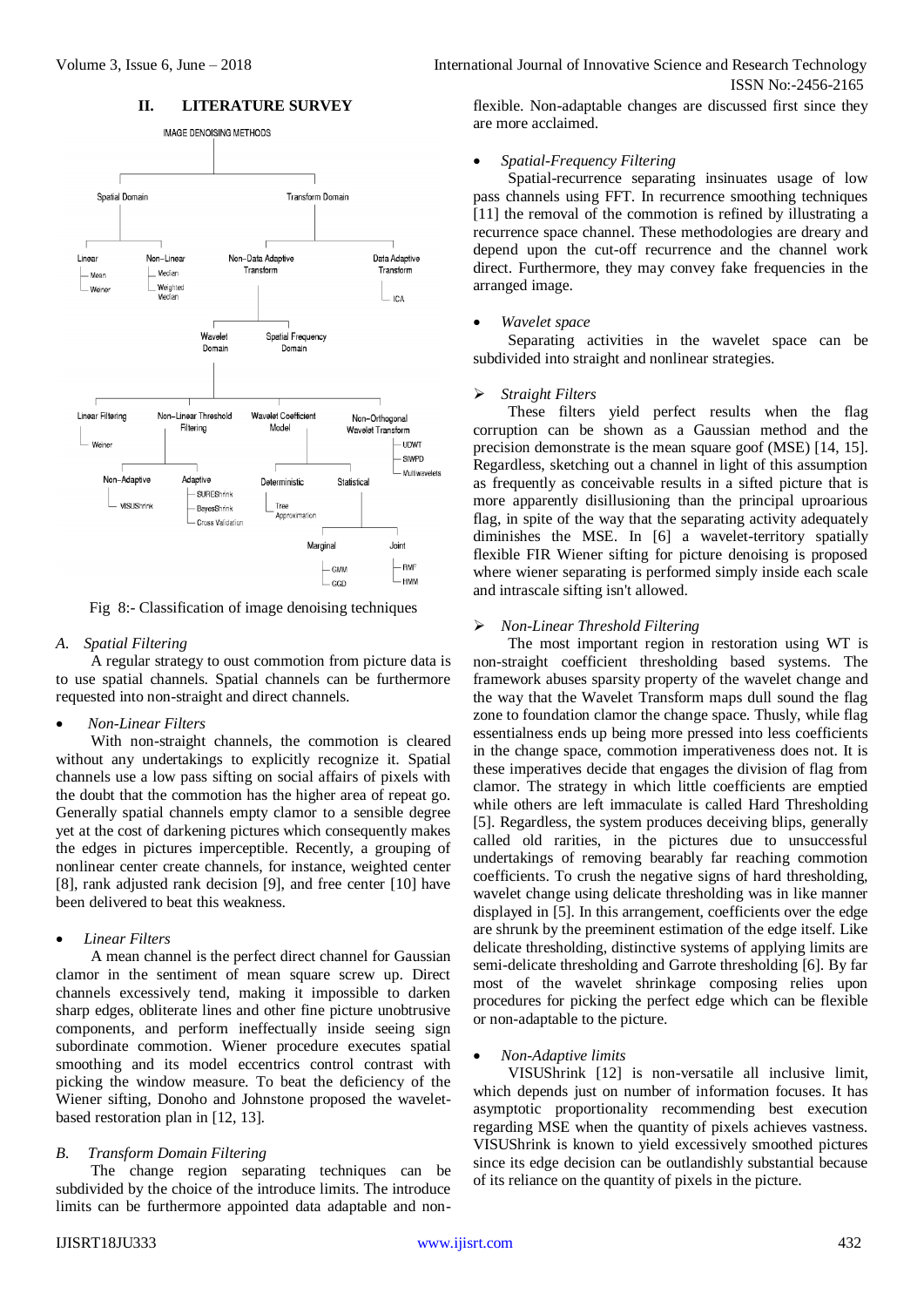## *Versatile Thresholds*

Beyond any doubt Shrink [12] uses a cross type of the general edge and performs better than visuShrink. Bayes Shrink [7, 8] limits the Bayes Risk Estimator work tolerating Generalized Gaussian before and in like manner yielding data adaptable edge. Bayes Shrink beats SURE Shrink most by far of the conditions The assumption that one can perceive commotion from the flag only in light of coefficient sizes is manhandled when clamor levels are higher than flag degrees. Under this high clamor condition, the spatial design of neighboring wavelet coefficients can accept a fundamental part in commotion flag orders. Signs tend to shape essential features (e.g. straight lines, twists), while noisy coefficients habitually disperse self-assertively.

### *Non-symmetrical Wavelet Transforms*

UDWT is used for crumbling the flag to give ostensibly better plan. Since UDWT is move invariant it avoids visual knick-knacks, for instance, pseudo-Gibbs ponder. In spite of the way that the adjustment in occurs is considerably higher, use of UDWT incorporates a broad overhead of computations along these lines making it less achievable. Then using Minimum Description Length standard the Best Basis Function was found which yielded humblest code length required for depiction of the given data. Then, thresholding was associated with denoise the data. Despite UDWT, usage of Multi-wavelets is researched which furthermore enhances the execution yet also extends the computation multifaceted nature. The Multiwavelets are gained by applying more than one mother work to given dataset. Multi-wavelets have properties, for instance, short help, symmetry, and the specifically higher demand of vanishing minutes. This blend of move invariance and Multiwavelets is realized in [2] which give pervasive results for the Lena picture in setting of MSE.

## *Wavelet Coefficient Model*

This technique revolves around abusing the multiresolution property of WT. This strategy perceives cozy relationship of flag at different resolutions by watching the flag crosswise over various resolutions. This procedure produces unfathomable yield anyway is computationally considerably more staggering and exorbitant.

## *Deterministic*

The Deterministic technique for showing incorporates influencing tree to structure of wavelet coefficients with each level in the tree addressing each size of change and center points addressing the wavelet coefficients. This approach is gotten in [3]. The perfect tree gauge demonstrates a different leveled explanation of wavelet decay. Wavelet coefficients of singularities have huge wavelet coefficients that hang on along the branches of tree. In case it is rowdy coefficient, for instance spuriousblip, by then such solid closeness will miss.

## *Quantifiable Modeling of Wavelet Coefficients*

This approach revolves around some furthermore charming and drawing in properties of the Wavelet Transform, for instance, multi scale association between's the wavelet coefficients, close-by connection between'sneighborhood coefficients et cetera. This approach has an inborn goal of romanticizing the right showing of picture data with usage of Wavelet Transform. A good review of genuine properties of wavelet coefficients can be found in [6] and [7]. The going with two frameworks manhandle the quantifiable properties of the wavelet coefficients in perspective of a probabilistic model.

### *Minimal Probabilistic Model*

Different investigators have made homogeneous neighborhood probability models for pictures in the wavelet territory. Specifically, the fringe courses of wavelet coefficients are exceedingly kurtotic, and commonly have a stamped peak at zero and considerable tails. The Gaussian mix appear (GMM) [8] and the summed up Gaussian spread (GGD) [9] are normally used to show the wavelet coefficients scattering. Notwithstanding the way that GGD is more exact, GMM is more clear to use. In [3], makers proposed a system in which the wavelet coefficients are believed to be prohibitively self-sufficient zero-mean Gaussian sporadic variables, with changes showed as vaguely scattered, significantly related selfassertive elements. An estimated Maximum A Posteriori (MAP) Probability direct is used to assess fringe before scattering of wavelet coefficient variances. Each one of these systems said above require a commotion assess, which may be difficult to secure in rational applications. Simoncelli and Adelson [3] used a two parameter summed up Laplacian assignment for the wavelet coefficients of the picture, which is assessed from the uproarious recognitions. Chang et al. [4] proposed the usage of flexible wavelet thresholding for picture denoising, by showing the wavelet coefficients as a summed up Gaussian sporadic variable, whose parameters are assessed locally (i.e., inside a given neighbourhood).

### *Joint Probabilistic Model*

Concealed Markov Models (HMM) [5] models are capable in getting between scale conditions, while Random Markov Field [6] models are more profitable to get intrascale connections. The association between's coefficients at same scale yet staying in an adjacent neighborhood are shown by Chain Model where the connection between's coefficients over the chain is exhibited by Markov Trees. In [1], a model is depicted in which each region of wavelet coefficients is portrayed as a Gaussian scale mix (GSM) which is a consequence of a Gaussian subjective vector, and a self-ruling concealed unpredictable scalar multiplier. Strela et al. [2] delineated the joint densities of gatherings of wavelet coefficients as a Gaussian scale mix, and developed a most extraordinary likelihood respond in due order regarding assessing critical wavelet coefficients from the tumultuous recognitions. An inconvenience of HMT is the computational weights of the planning sort out. Remembering the true objective to overcome this computational issue, an unraveled HMT, named as HMT [7], was proposed.

#### *Data-Adaptive Transforms*

The ICA methodology was adequately executed in [8, 9] in denoising Non-Gaussian data. One exceptional benefit of using ICA is its doubt of flag to be Non-Gaussian which serves to restore pictures with Non-Gaussian and also Gaussian course. Drawbacks of ICA based procedures when diverged from wavelet based techniques are the computational cost since it uses a sliding window and it requires trial of commotion free data or if nothing else two picture edges of a comparative scene. In a couple of utilizations, it might be difficult to procure the clamorfree getting readydata [5 - 7].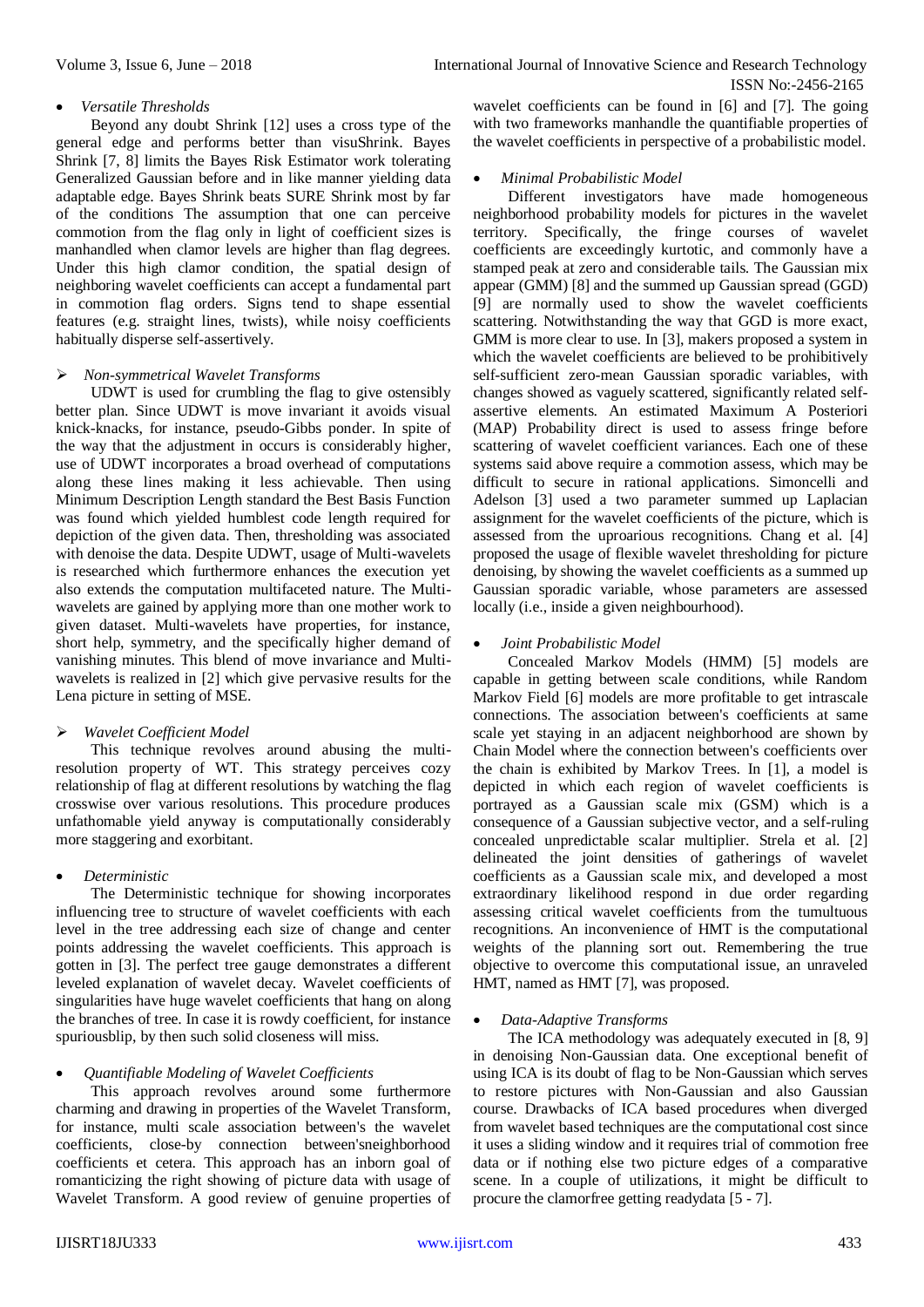## **III. PROPOSED MODEL**

*A. Proposed Algorithm Input image:* Noisy image.

*Output image:* Denoised image.

*Step 1:* Apply 2D-DWT on the noisy image, I. Image I is transformed into four parts i.e. approximate-A, horizontal-H, vertical-V, and diagonal-D.

*Step 2:* Apply wiener filter (W) on (A) for proposed model 1, on (H) for proposed model 2, on (V) for proposed model 3 and on (D) for proposed model 4 using Eq. 1.5.

*Step 3:* Apply wavelet thresholding (WT) on (H), (V), and (D) for proposed model 1, on (A), (V), and (D) for proposed model 2, on (A), (H), and (D) for proposed model 3 and on (A), (H), and (V) for proposed model 4 using below steps:

- Noise variance estimation using Eq. 1.2.
- Threshold calculation using Eq. 1.1.
- Apply soft thresholding using Eq. 1.3 and 1.4.

*Step 4:* Apply IDWT on the enhanced A, H, V and D.

*Step 5:* The final outcome of IDWT is the denoised image.

- *B. Proposed Models*
- *Proposed model 1*





Fig 10:- Block diagram of proposed model 2

*Proposed model 3*



Fig 11:- Block diagram of proposed model 3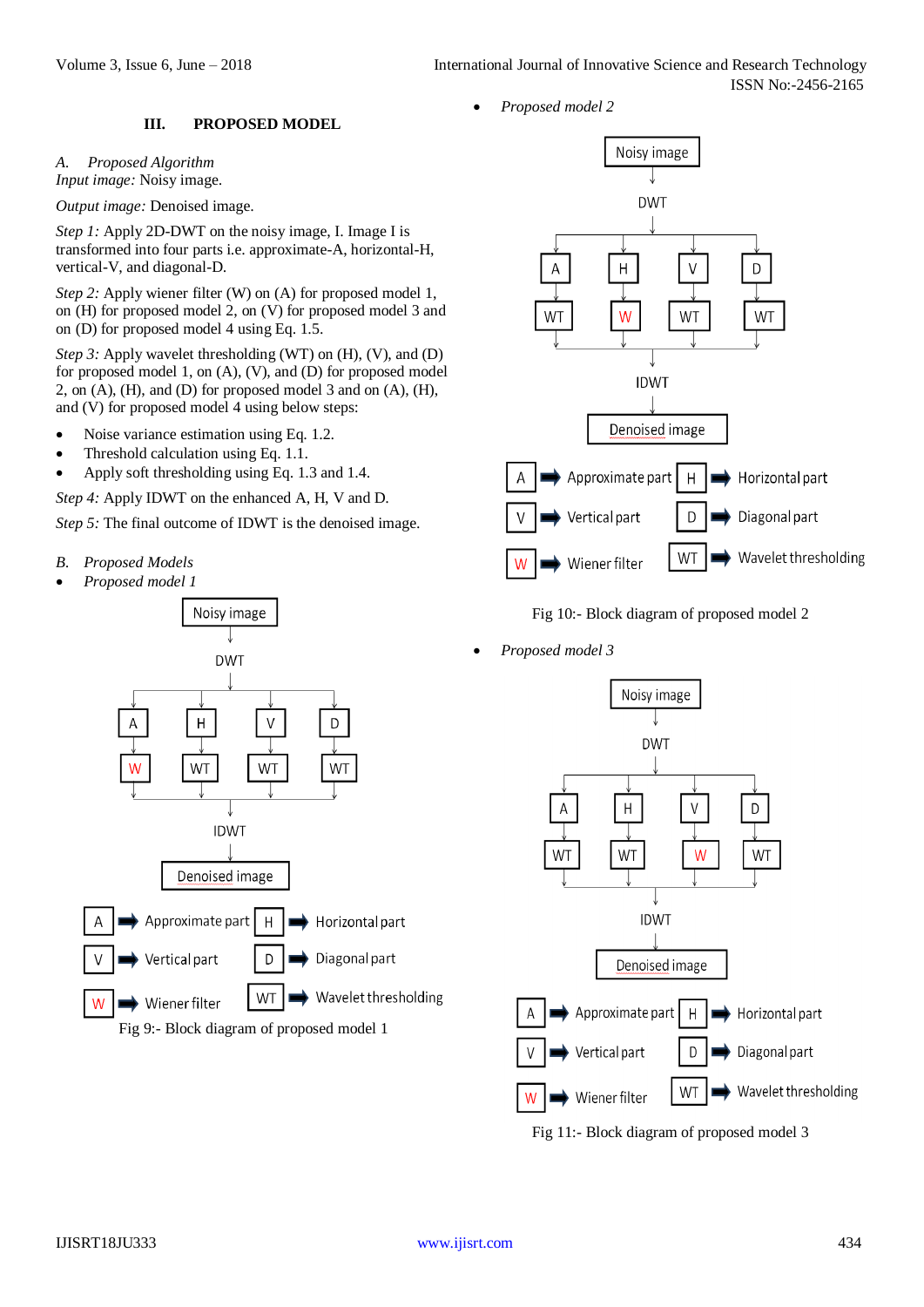*Proposed model 4*



## **IV. RESULTS AND ANALYSIS**

The experimental testing is performed on digital images. The proposed model is specifically designed for digital images. The parameters used for analysing the quality of denoised image are PSNR, SSIM and UIQI. The results are also analysed quantitatively, qualitatively and graphically. The experiment is conducted on several digital images but the results are shown on images in the Figure 13. The Figure 14. shows the noisy images over which the results are shown at noise variance (σ) = 20.



(a) Fig 13:- Original Images



Fig 14:- Noisy images at  $\sigma$  = 20.

### *A. Qualitative Analysis*

The Figure 15. shows the denoised images at the noise variance = 20. The denoised images are cleaner and smoother. The edges are well preserved and there is preservation of texture in the heterogeneous part of the image. There is bit of over smoothening can be observed in the denoised image as in the Figure 15. But the overall result of the proposed model 1 is better than other works. The Figure 15. shows the denoised results using proposed model 1.



(a)

Fig 15:- Denoised images using proposed model 1.

#### *Quantiative Analysis*

The Table 1, 2, and 3 shows the quantitative analysis of the denoised image of the Figure 13. (a) using PSNR, SSIM, and UIQI. As per Table 1, 2, and 3, it can be observed that proposed model 1 shows the best results when the wiener filter is applied at the approximate part of the image. Apart from proposed model 1, the soft thresholding method also shows better results in terms of PSNR and SSIM. In terms of UIQI, the proposed model 1 shows the best results.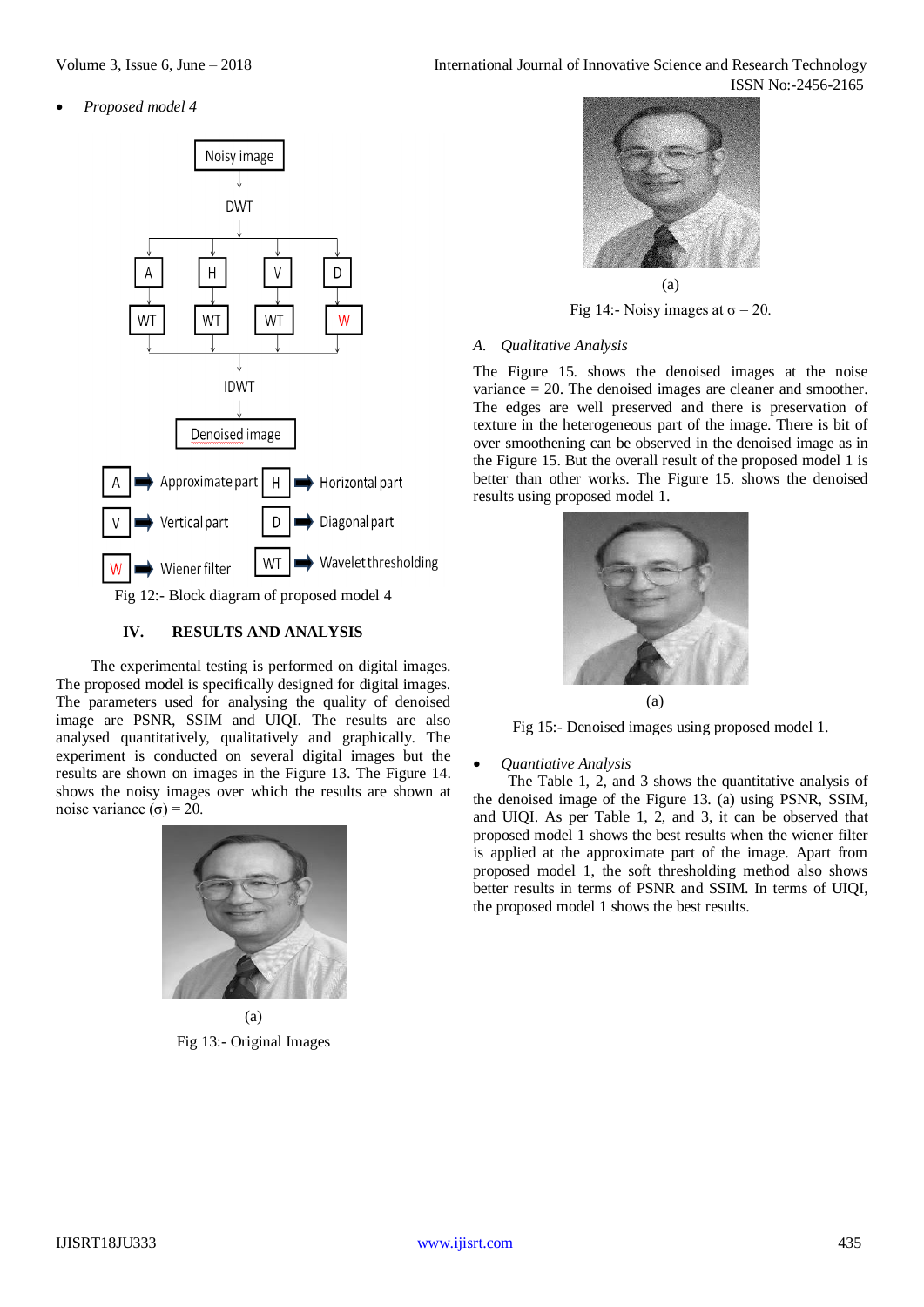|                          |                          | <b>PSNR</b>          |           |                        |           |           |
|--------------------------|--------------------------|----------------------|-----------|------------------------|-----------|-----------|
| Imag<br>e                | <b>Noise</b><br>Variance | 4                    | 10        | 20                     | 30        | 40        |
| Figur<br>e<br>13.<br>(a) | Median<br>filter         | 23.5<br>5            | 21.5<br>6 | 20.8<br>7              | 17.7<br>8 | 17.0<br>1 |
|                          | Wiener<br>filter         | 25.6<br>7            | 24.3<br>3 | 22.5<br>6              | 20.2<br>2 | 17.6<br>7 |
|                          | Soft<br>Thresholdin<br>g | 27.6<br>8            | 25.5<br>0 | 23.0<br>$\overline{4}$ | 21.1<br>0 | 19.0<br>3 |
|                          | Hard<br>Thresholdin<br>g | 27.5<br>6            | 25.0<br>1 | 22.9<br>2              | 20.0<br>2 | 18.6<br>7 |
|                          | Proposed<br>model 1      | 27.6<br>$\mathbf{2}$ | 25.9<br>8 | 23.4<br>5              | 21.0<br>3 | 19.3<br>4 |
|                          | Proposed<br>model 2      | 26.4<br>5            | 25.4<br>5 | 22.6<br>7              | 20.8<br>7 | 17.7<br>5 |
|                          | Proposed<br>model 3      | 26.6<br>4            | 24.6<br>4 | 23.6<br>0              | 19.8<br>0 | 18.5<br>4 |
|                          | Proposed<br>model 4      | 25.4<br>6            | 23.6<br>5 | 22.4<br>0              | 20.1<br>8 | 18.1<br>2 |

Table 1. PSNR of denoised images

|                   |                      | SSIM |      |      |      |      |
|-------------------|----------------------|------|------|------|------|------|
| Image             | Noise<br>Variance    | 4    | 10   | 20   | 30   | 40   |
| Figure<br>13. (a) | Median<br>filter     | 0.79 | 0.77 | 0.73 | 0.71 | 0.67 |
|                   | Wiener<br>filter     | 0.82 | 0.79 | 0.75 | 0.71 | 0.70 |
|                   | Soft<br>thresholding | 0.88 | 0.82 | 0.80 | 0.75 | 0.77 |
|                   | Hard<br>thresholding | 0.85 | 0.81 | 0.75 | 0.76 | 0.71 |
|                   | Proposed<br>model 1  | 0.87 | 0.85 | 0.81 | 0.80 | 0.79 |
|                   | Proposed<br>model 2  | 0.81 | 0.78 | 0.77 | 0.74 | 0.71 |
|                   | Proposed<br>model 3  | 0.80 | 0.78 | 0.74 | 0.71 | 0.68 |
|                   | Proposed<br>model 4  | 0.79 | 0.77 | 0.71 | 0.67 | 0.65 |

Table 2. SSIM of denoised images

| International Journal of Innovative Science and Research Technology |                    |  |
|---------------------------------------------------------------------|--------------------|--|
|                                                                     | ISSN No:-2456-2165 |  |

|                   | LOOIN INU.-2490-210. |      |      |      |      |      |
|-------------------|----------------------|------|------|------|------|------|
|                   |                      | UIQI |      |      |      |      |
| Image             | Noise<br>Variance    | 4    | 10   | 20   | 30   | 40   |
| Figure<br>13. (a) | Median filter        | 0.79 | 0.77 | 0.75 | 0.71 | 0.69 |
|                   | Wiener<br>filter     | 0.82 | 0.79 | 0.77 | 0.74 | 0.71 |
|                   | Soft<br>Thresholding | 0.86 | 0.83 | 0.81 | 0.77 | 0.70 |
|                   | Hard<br>Thresholding | 0.85 | 0.82 | 0.79 | 0.75 | 0.71 |
|                   | Proposed<br>model 1  | 0.88 | 0.87 | 0.85 | 0.81 | 0.79 |
|                   | Proposed<br>model 2  | 0.82 | 0.81 | 0.79 | 0.75 | 0.77 |
|                   | Proposed<br>model 3  | 0.81 | 0.79 | 0.77 | 0.75 | 0.74 |
|                   | Proposed<br>model 4  | 0.80 | 0.79 | 0.77 | 0.71 | 0.72 |

Table 3. UIQI of denoised images

## *B. Graphical Analysis*

The Figure 16 to 4.18 graphically analyses the PSNR, SSIM and UIQI values of the denoised images at various noise variances for the better understanding and analysis of the denoising results.



Fig 16:- PSNR of denoised image at  $\sigma = 4$ 



Fig 17:- PSNR of denoised image at  $\sigma = 10$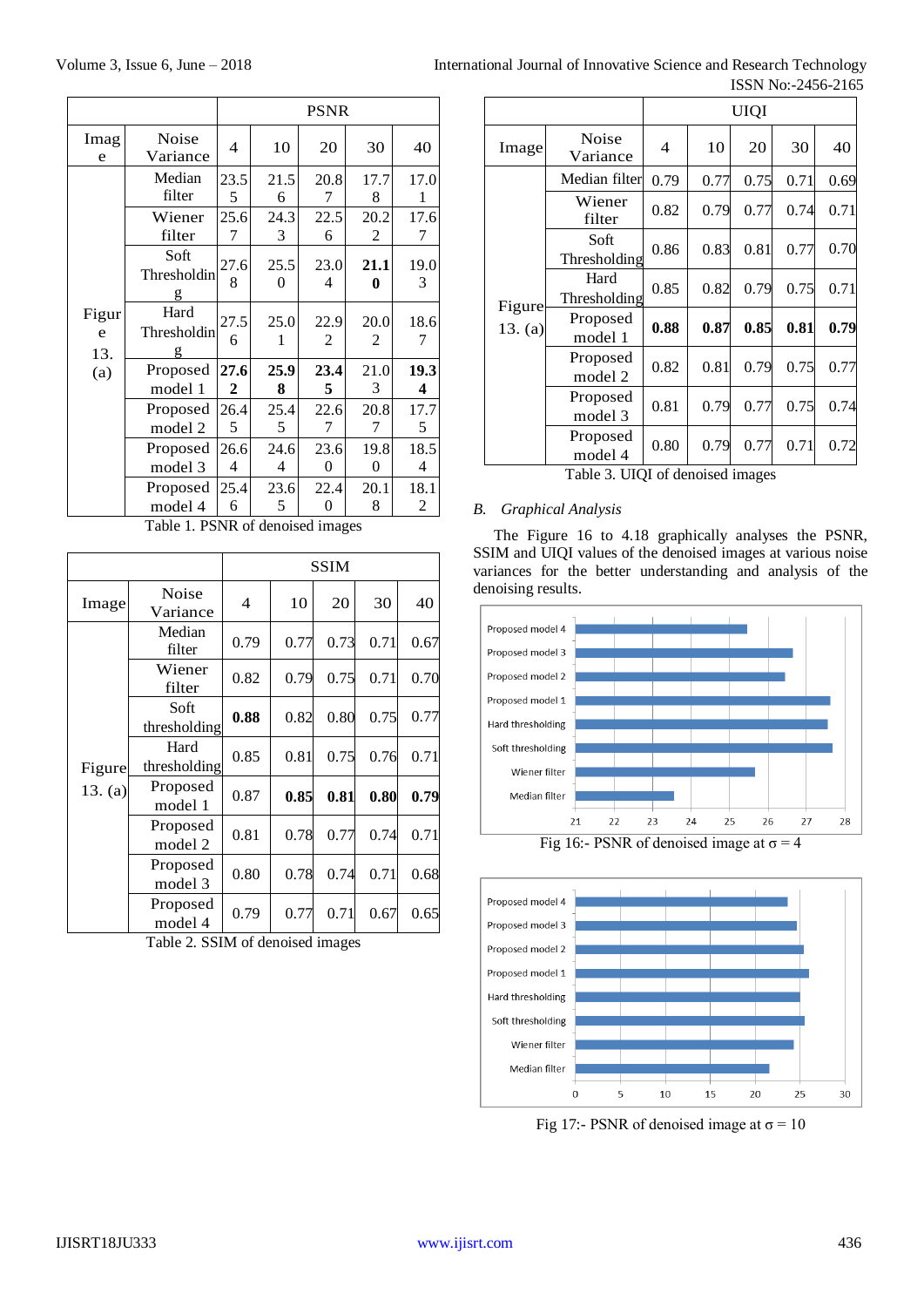#### Proposed model 4 Proposed model 3 Proposed model 2 Proposed model 1 Hard thresholding Soft thresholding Wiener filter Median filter 0.76 0.78  $0.8$ 0.82 0.84 0.86 0.88  $0.9$ 0.74











## **V. CONCLUSION**

This thesis proposed four denoising model for removal of noise from the digital image. The proposed model proposes four different uses of the wiener filter on the DWT. It is applied on each part one by one and in the rest part, the wavelet thresholding using modified Bayesian shrinkage rule is performed. Out of four proposed models, the proposed model 1 shows that the best results where the wiener filter is applied at the appropriate part of the images. It explains that the best use of any kind of filter in DWT is to apply at the approximate part of the image. The denoising results are compared with standard denoising methods and it is concluded that the proposed model 1 shows the best results in terms of PSNR, SSIM and UIQI.

## **VI. FUTURE SCOPE**

There are various directions that can enhance the denoising result. A more enhanced and improved filter can be used. The concept of the method noise thresholding can enhance the denoising results. The field of image denoising is a never ending research field.

## **REFERENCES**

- [1] R. Jayant, "Survey on various noises & techniques for denoising of the image, IJAIEM- may 2015.
- [2] A. K. Jain, Fundamentals of digital image processing. Prentice-Hall,1989.
- [3] H. Guo, J. E. Odegard, M. Lang, R. A. Gopinath, I. W. Selesnick, and C. S. Burrus, "Wavelet based speckle reduction with application to SAR based ATD/R," First Confrence on Image Processing, vol. 1, pp. 75-79, Nov. 1994.
- [4] R. D. Nowak, "Wavelet Based Rician Noise Removal", IEEE Transactions on Image Processing, vol. 8, no. 10, pp.1408, October 1999.
- [5] S. G. Mallat and W. L. Hwang, "Singularity detection and processing with wavelets," ieee Transaction Information Theory, vol. 38, pp. 617–643, Mar. 1992.
- [6] I. K. Fodor, C. Kamath, "Restoration through wavelet shrinkage: An empirical study", center for applied science computing Lawrence Livermore National Laboratory, July 27, 2001.
- [7] R. Coifman and D. Donoho, "Translation invariant denoising," in Lecture Notes in Statistics: Wavelets and Statistics, vol. New York: springer - verlag, pp. 125-150, 1995.
- [8] M. Jansen, PhD Thesis in "Wavelet thresholding and noise reduction" 2000.
- [9] L. Stroebel, R. D. Zakia, The Focal encyclopaedia of photography. Focal Press. p. 507. ISBN 978-0-240- 51417-8, 1995
- [10] A. Ben Hamza, P. Luque, J. Martinez, and R. Roman, "Removing noise and preserving details with relaxed median filters," J. Math. Imag. Vision, vol. 11, no. 2, pp. 161–177, Oct. 1999.
- [11] D. L. donoho and I. M. johnstone, "Ideal spatial adaption via wavelet shrinkage", biometrika, vol.81, pp 425-455, September 1994.
- [12] D. L. donoho and I. M. johnstone, "adapting to unknown smoothness via wavelet shrinkage", Journal of the